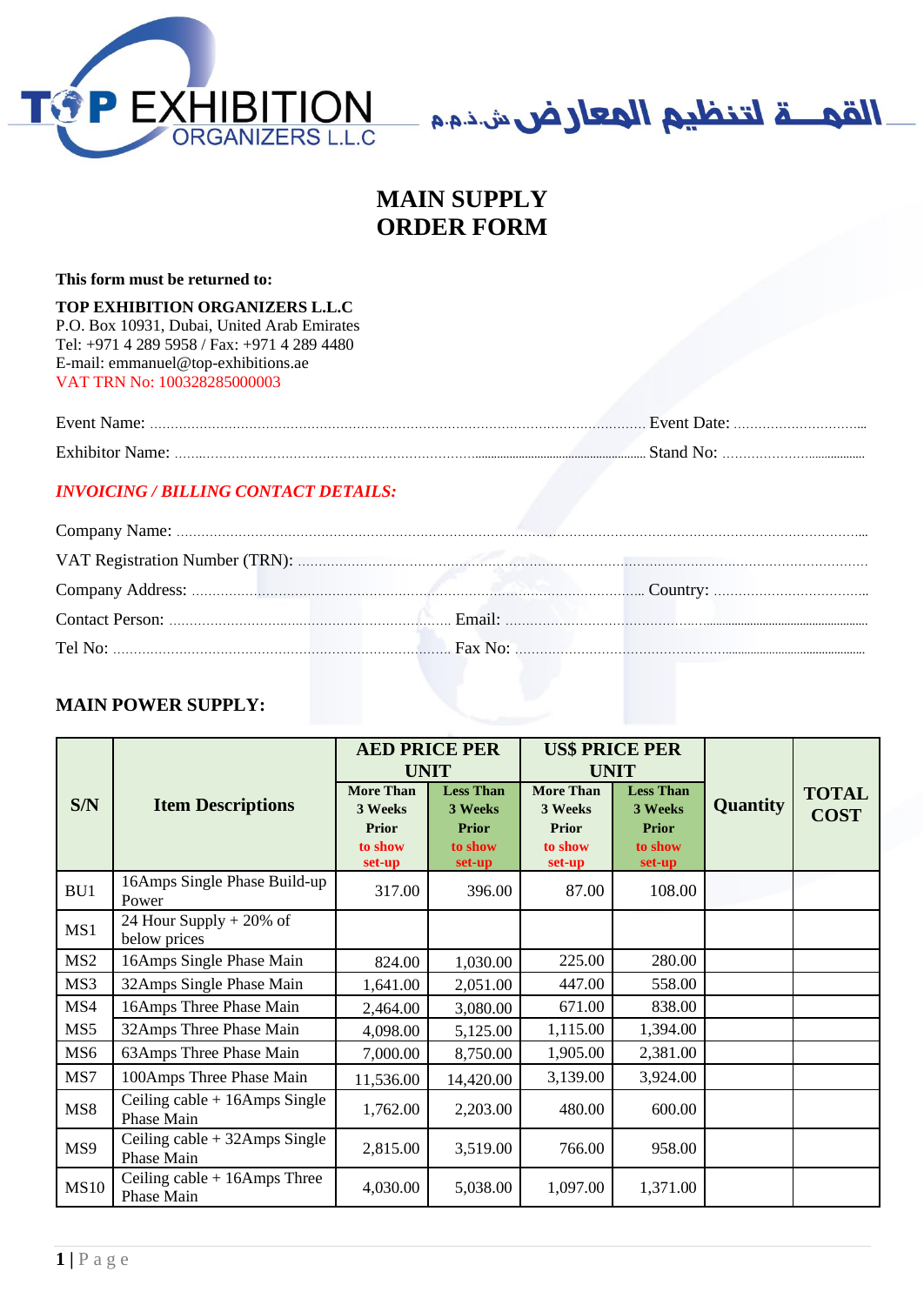

القمـــة لتنظيم المعارض شننمم

|             |                                              | <b>AED PRICE PER</b><br><b>UNIT</b>                                      |                                                                                        | <b>US\$ PRICE PER</b><br><b>UNIT</b>                                                   |                                                                                        |                 |                             |
|-------------|----------------------------------------------|--------------------------------------------------------------------------|----------------------------------------------------------------------------------------|----------------------------------------------------------------------------------------|----------------------------------------------------------------------------------------|-----------------|-----------------------------|
| S/N         | <b>Item Descriptions</b>                     | <b>More Than</b><br>3 Weeks<br><b>Prior</b><br>to show set-<br><b>up</b> | <b>Less Than</b><br>3 Weeks<br><b>Prior</b><br>to show set-<br>$\mathbf{u} \mathbf{p}$ | <b>More Than</b><br>3 Weeks<br><b>Prior</b><br>to show set-<br>$\mathbf{u} \mathbf{p}$ | <b>Less Than</b><br>3 Weeks<br><b>Prior</b><br>to show set-<br>$\mathbf{u} \mathbf{p}$ | <b>Quantity</b> | <b>TOTAL</b><br><b>COST</b> |
| <b>MS11</b> | Ceiling cable $+$ 32Amps Three<br>Phase Main | 5,657.00                                                                 | 7,071.00                                                                               | 1,540.00                                                                               | 1,924.00                                                                               |                 |                             |
| <b>MS12</b> | Single Phase Distribution<br>Board           | 845.00                                                                   | 1,056.00                                                                               | 230.00                                                                                 | 288.00                                                                                 |                 |                             |
| <b>MS13</b> | Three Phase Distribution<br>Board            | 1,488.00                                                                 | 1,860.00                                                                               | 405.00                                                                                 | 506.00                                                                                 |                 |                             |
| <b>MS14</b> | Single phase Isolator                        | 258.00                                                                   | 323.00                                                                                 | 70.00                                                                                  | 88.00                                                                                  |                 |                             |
| <b>MS15</b> | Three phase Isolator                         | 350.00                                                                   | 438.00                                                                                 | 95.00                                                                                  | 119.00                                                                                 |                 |                             |
| <b>MS16</b> | Water and Waste                              | 5,420.00                                                                 | 6,755.00                                                                               | 1475.00                                                                                | 1844.00                                                                                |                 |                             |

| <b>Total</b> (       |               |  |
|----------------------|---------------|--|
|                      | <b>VAT 5%</b> |  |
| <b>Grand Total</b> ( |               |  |

## *IMPORTANT NOTE:*

- 1. Orders are valid only when accompanied by full remittance.
- 2. Transfers should be made Net of all local & International bank Charges, to :

### **AED Account: USD Account:**

- Top Exhibition Organizers Top Exhibition Organizers
- A/C No. 101 238 577 1402 A/C No. 102 238 577 1401
- IBAN: AE 8402 6000 101 238 577 1402 IBAN: AE 4902 6000 102 238 577 1401
- 
- Rashidiya Branch, Rashidiya Street Rashidiya Branch, Rashidiya Street
- Swift Code: EBI LA EAD Swift Code: EBI LA EAD
- 
- 3. Late orders will be subject to availability.
- 4. Prices are for the entire duration of the show.

- 
- 
- 
- Emirates NBD Bank Emirates NBD bank
	-
	-
- Dubai U.A.E. Dubai U.A.E.
- 5. Only local cheques are accepted in favor of Top Exhibition Organizers L.L.C.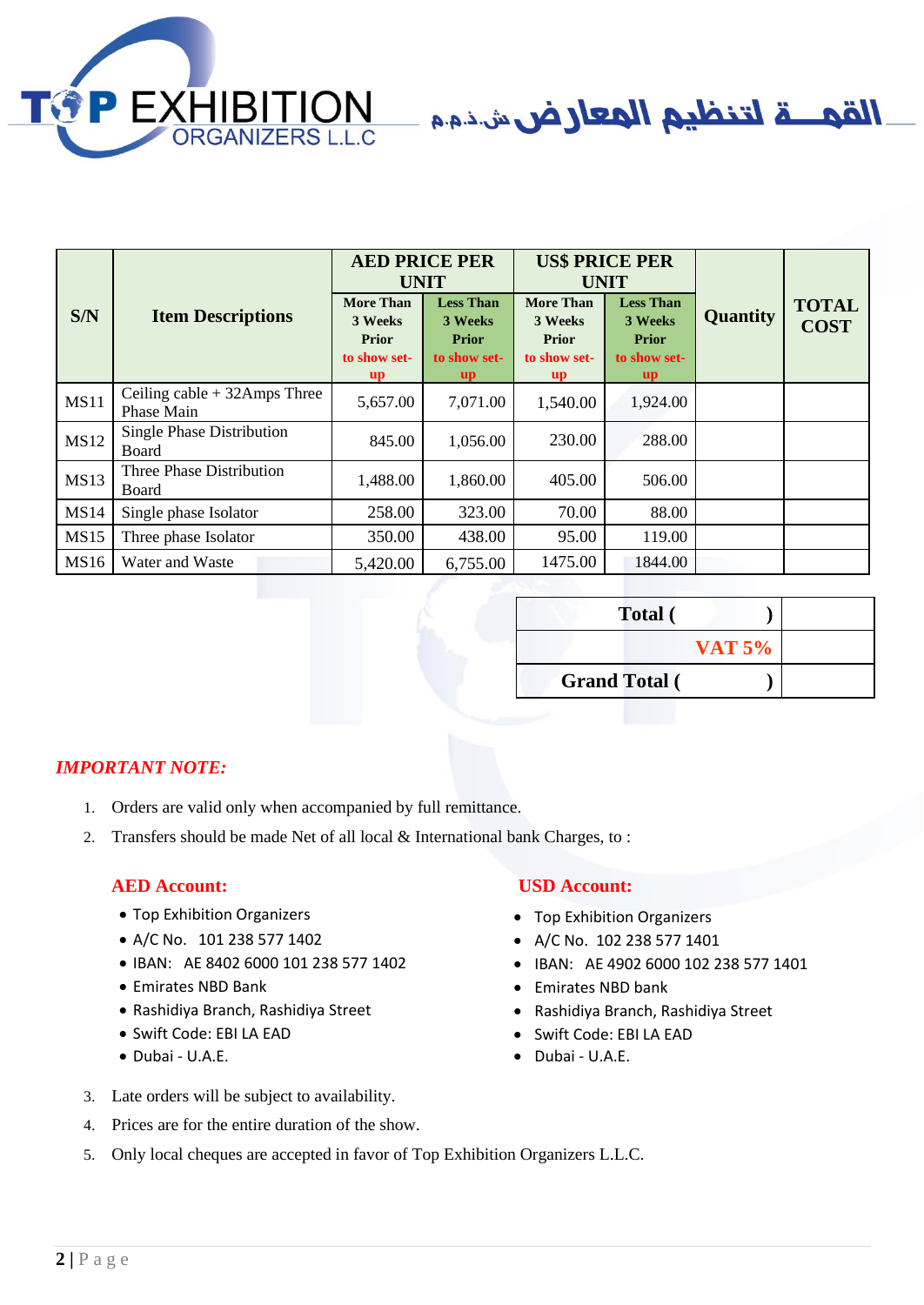



# *TERMS AND CONDITIONS*

- **1. 50% additional surcharge for on-site orders and changes.**
- 2. All Electrical orders must be paid in full one week prior to the show setup. Please make sure you receive our invoice for your confirmed order.
- 3. The "More Than 3 Weeks Prior" rates are charged 3 Weeks and more prior to the start date of the official build of the event.
- 4. The on-site "Less Than 3 Weeks Prior" rates are charged within 3 Weeks and less prior to the start date of the official build of the event. (On-site orders must be paid at the time of ordering).
- 5. Cancellation of confirmed orders will incur a 30% cancellation charge from the amount of the invoice.
- 6. Any changes/ relocation required due to incorrect grid plans/ stand nos. will be subject to a surcharge of 20%.
- 7. All orders received after deadline date will be subject to availability of the item and Less than 3 Weeks Prior price will apply.
- 8. All prices, cost and charges are exclusive of 5% Value Added Tax. VAT Rate is subject to change as per UAE Law.
- 9. The Nominal Electrical Supply is 230v/400v 50hz.
- 10. Electrical installations shall comply with ADNEC-EHSMS-RCop-15-01.
- 11. Official Contractors/Stand Contractors are responsible for switching on their mains power 1 hour before and switching off 1 hour after the show closing times during the show days.
- 12. Prices quoted are for supplies within the Exhibition and Event facilities.
- 13. Successful delivery of your order is dependent on the correct stand number and name of the exhibiting company being provided. Please ensure that any changes to the stand number or exhibiting company name are communication to Top Exhibition Organizers L.L.C by e-mailing [emmanuel@top-exhibitions.ae.](mailto:emmanuel@top-exhibitions.ae)

| $\sim$<br>$512^r$<br>наг | Compat |
|--------------------------|--------|
| 1/240                    | ма     |